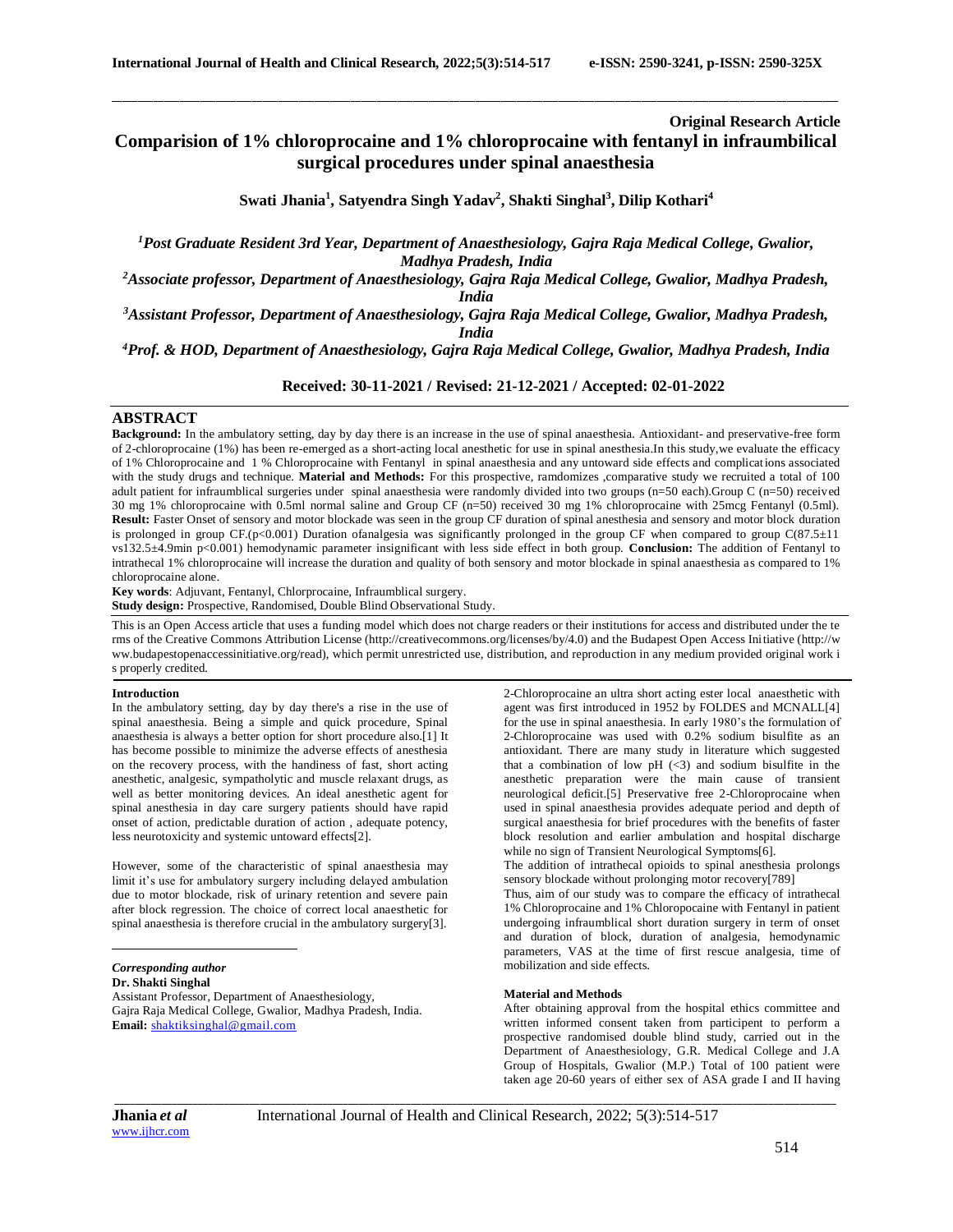weight 40-70 kg and height between 150 -170 cms scheduled for elective infraumblical surgery less than 60 minutes. Any patient refusal, uncooperative, infection at spinal site,Coagulopathy, Severe hypovoluemia,Pregnant and lactating women, allergic or intolerance to local anaesthetic and any history of systemic disease were excluded from study.

Patients were examined a day before surgery to do complete general, physical and systemic examination. All the required routine and special investigation as per hospital protocol were carried out. Patients were randomized into two groups using envelope method; Group  $C - 3.0$  mL of 1% Chloroprocaine with 0.5ml normal saline and Group CF – mL of 1% Chloroprocaine with 25 μg fentanyl (0.5ml).In the operation theater, intravenous (i.v.) access was secured and patients were preloaded with 10 mL/kg of Ringer lactate over 15 min. All routine monitor were connected like noninvasive blood pressure, pulse oximetry, and three-lead electrocardiogram. The baseline heart rate, systolic, diastolic, and mean arterial pressure, were recorded. Under all aseptic precautions, Lumbar puncture was done in left lateral decubitus position at the L2-L3interspace via midline approach using 23G Quincke spinal needle. Subarachnoid block (SAB) was performed after ensuring free flow of CSF, the study drug was injected and then patient was put in supine position for the remaining of the study period. Following parameter were observed and recorded for data collection:<br>1. Time for onset of sensory

- **1.** Time for onset of sensory level of the block upto T10 (in min) was assessed by loss of pinprick sensation with 23 gauge hypodermic needle after injection of the study drug.
- 2. Evaluation of motor blockade onset was assessed by the Modified Bromage scale.
- $0 =$  no motor block 1 = able to bend the knee (hip blocked)  $2 =$  able to dorsiflex the foot (hip and knee blocked) complete motor block (hip, knee and ankle

blocked). 3. Highest level dermatome was assessed by 23 gauge hypodermic needle after obtaining complete sensory block.

**4.** Patients were assessed for duration of motor block (Bromage 0) ,duration of sensory block, duration of analgesia and time of first moblilization were defined as clinically end points.

**5.** Duration of analgesia defined as from onset of analgesia after spinal anaesthesia to onset of pain was recorded.

¾ Assessment of haemodynamic parameter including PR, SBP, DBP and MAP were recorded at S3, S5, S10, S15, S30, S60, S90, S120 minutes after injection of study drug. During surgery, any fall in MAP below 20% of baseline value was treated with bolus dose of inj. Mephenteramine 6mg i.v. PR <60 beats /min

was treated with inj. Atropine sulphate 0.3-0.6mg i.v. Total dosage of bolus drugs were recorded.

**7.** Postoperative pain was assessed by Visual analogic score scale consisting of a 10 cm horizontal scale with gradations marked as 0 means no pain at all and 10 means worst pain imaginable.VAS  $score > 3$  was managed with rescue analgesia with inj. Tramadol 2mg/kg i.v.in 100ml normal saline to relieve postoperative pain.

**8.** Any side effect or complication due to the drug or technique were noted including hypotension, hypertension, bradycardia, tachycardia, postoperative nausea vomiting (PONV), pruritus, shivering and Transient Neurological Symptoms (TNS) were recorded.

# **Statistical Analysis**

analysis was performed using SPSS software(Version 20). Data were presented as mean with Standard deviation for normaldistribution/scale data using chi square (age and various time durations). Unpaired 't' test and Paired 't' test were used to compare the means following parametric and nonparametric distribution respectively between both group. Significance level will be 95% confidence level ( $p<0.05$ ).

## **Results**

\_\_\_\_\_\_\_\_\_\_\_\_\_\_\_\_\_\_\_\_\_\_\_\_\_\_\_\_\_\_\_\_\_\_\_\_\_\_\_\_\_\_\_\_\_\_\_\_\_\_\_\_\_\_\_\_\_\_\_\_\_\_\_\_\_\_\_\_\_\_\_\_\_\_\_\_\_\_\_\_\_\_\_\_\_\_\_\_\_\_\_\_\_\_\_\_\_\_\_\_\_\_\_\_\_\_\_\_\_\_\_\_\_\_\_\_\_\_\_\_\_\_\_\_\_\_\_\_\_\_\_\_\_\_\_\_\_\_\_\_

Spinal anaesthesia was successfully obtained in all the patients. The demographic profile of patients was comparable between the groups in terms of age, height, weight, and duration of surgery was found to be similar [\[Table 1\]](https://www.ncbi.nlm.nih.gov/pmc/articles/PMC6775826/table/T1/). Mean time of onset of sensory block at T10 and sensory block were faster with addition fentanyl(group CF)(p<0.05).Higher no. of patients had accomplished T6-T9 level of dermatome block in group CF as compared to Group C.The mean duration of motor block was prolonged in group CF in comparison to group C (83.7 $\pm$ 4.9 min versus 72.1 $\pm$ 4.9 min, *p* < 0.001).The mean duration of sensory block was prolonged in group CF in comparison to group C, with the difference being statistically significant (93.6±5.0 min versus 81.7±4.9 min, *p* < 0.001). The mean duration of analgesia was prolonged in group CF compared to group C, with the difference being statistically significant (132.5±4.9 min versus 87.5±11 min, *p*< 0.001) .The difference in HR, SBP, DBP and MAP was not statistically significant in both the groups throughout the perioperative period. VAS at the time of first recue analgesia(Mean±SD) 4.1±0.8 and 3.0±0.7 in Group C and Group CF respectively (p<0.001) . The time for first mobilization (Mean  $\pm$ SD) were 122.1 $\pm$ 7.4 minutes and 161 $\pm$ 6.1 minutes in Group C and Group CF respectively  $(p<0.001)$  [Table 2].Adverse effect were less in both the group only 2(4%) patient complaint of shivering in Group C and 3(6%) patient complaint of pruritis in Group CF.

### **Table 1**: **Demographic data an duration of surgery**

| Demographic parameter     | Group C $(n=50)$<br>$(Mean \pm SD)$ | Group $CF$ (n=50)<br>$(Mean \pm SD)$ | p value      |
|---------------------------|-------------------------------------|--------------------------------------|--------------|
| Age (years)               | $36.8 + 9.9$                        | $35.8 \pm 9.6$                       | $0.618$ (NS) |
| Weight (in kgs)           | $57.8 \pm 6$                        | $59.1 \pm 5.5$                       | $0.247$ (NS) |
| Height (in cm)            | $159.7 \pm 5.8$                     | $160.2{\pm}5$                        | $0.617$ (NS) |
| Male:Female               | 36:14                               | 39:11                                | $0.488$ (NS) |
| Duration of Surgery (Min) | $34.2 + 6.5$                        | $34.9 \pm 6.6$                       | $0.626$ (NS) |

Statistically significant=P<0.05(S) ; Statistically insignificant= P>0.05(NS)

# *\_\_\_\_\_\_\_\_\_\_\_\_\_\_\_\_\_\_\_\_\_\_\_\_\_\_\_\_\_\_\_\_\_\_\_\_\_\_\_\_\_\_\_\_\_\_\_\_\_\_\_\_\_\_\_\_\_\_\_\_\_\_\_\_\_\_\_\_\_\_\_\_\_\_\_\_\_\_\_\_\_\_\_\_\_\_\_\_\_\_\_\_\_\_\_\_\_\_\_\_\_\_\_\_\_\_\_\_\_\_\_\_\_\_\_\_\_\_\_\_\_\_\_\_\_\_\_\_\_\_\_\_\_\_\_\_\_\_\_* **Table 2: Comparison of spinal block characteristics in two groups**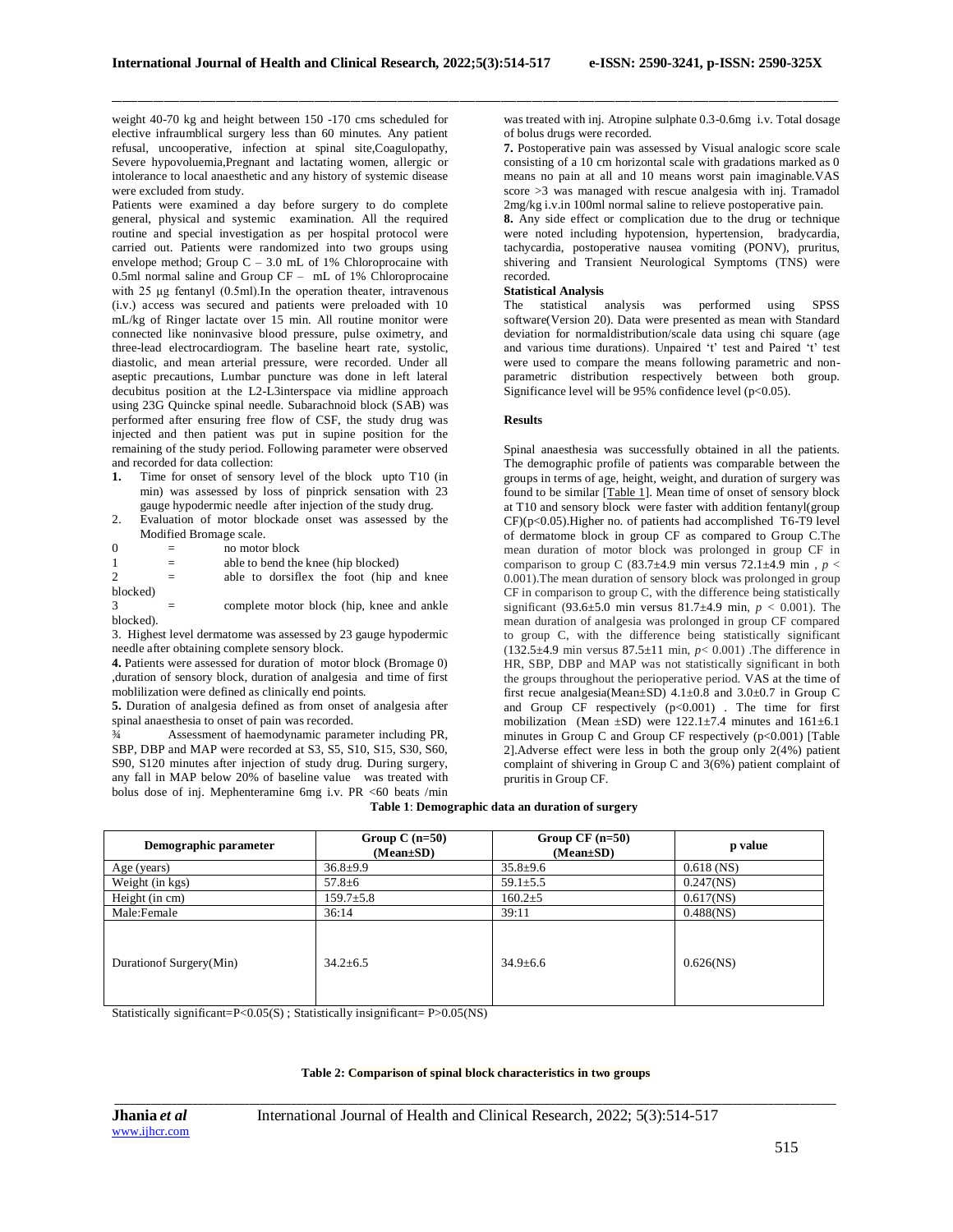| <b>Clinical parameter</b>                                         | Group C $(n=50)$<br>$(Mean \pm SD)$ | Group $CF (n=50)$<br>$(Mean \pm SD)$ | p value      |
|-------------------------------------------------------------------|-------------------------------------|--------------------------------------|--------------|
| Time for onset of sensory block<br>upto $T10$ (min)               | $9+0.8$                             | $6.5 \pm 0.5$                        | 0.000(HS)    |
| Time for onset of motor block<br>(Bromage 3)                      | $11.1 \pm 0.9$                      | $8.5 \pm 0.8$                        | 0.000(HS)    |
| Peak level dermatome<br>T6-T9<br>T <sub>10</sub> -T <sub>12</sub> | 28<br>22                            | 43<br>$\mathcal{I}$                  | 0.000(HS)    |
| Duration of motor block (Min)                                     | $72.1 \pm 4.9$                      | $83.7 + 4.9$                         | $0.000$ (HS) |
| Duration of sensory block (Min)                                   | $81.7 + 4.9$                        | $93.6 \pm 5.0$                       | 0.000(HS)    |
| Duration of analgesia(min)                                        | $87.5 \pm 11$                       | $132.5+4.9$                          | $0.000$ (HS) |
| VAS Score at the time of first<br>rescue analgesia                | $4.1 \pm 0.8$                       | $3.0 \pm 0.7$                        | 0.000(HS)    |
| Time of first mobilization (Min)                                  | $122.1 \pm 7.4$                     | $161 \pm 6.1$                        | 0.000(HS)    |

\_\_\_\_\_\_\_\_\_\_\_\_\_\_\_\_\_\_\_\_\_\_\_\_\_\_\_\_\_\_\_\_\_\_\_\_\_\_\_\_\_\_\_\_\_\_\_\_\_\_\_\_\_\_\_\_\_\_\_\_\_\_\_\_\_\_\_\_\_\_\_\_\_\_\_\_\_\_\_\_\_\_\_\_\_\_\_\_\_\_\_\_\_\_\_\_\_\_\_\_\_\_\_\_\_\_\_\_\_\_\_\_\_\_\_\_\_\_\_\_\_\_\_\_\_\_\_\_\_\_\_\_\_\_\_\_\_\_\_\_

Statistically significant=P<0.05(S); Statistically highly significant= P<0.001(HS)

### **Discussion**

Regional anaesthesia like subarachnoid block (SAB) provides adequate analgesia with minimal side effects including postoperative nausea and vomiting (PONV) and respiratory depression.<sup>[10]</sup>

We have used preservative free 1% Chloroprocaine which is reintroduced in clinical practice. 2-Chloroprocaine provides early resolution of sensory and motor blockade with early mobilization resulting in early hospital discharge. Although short duration and early discharge is the advantage with 2-Chloroprocaine but early onset of postoperative pain limits its use in painful surgeries.[11]

Many adjuvants have been used with 2-Chloroprocaine in SAB like Clonidine, Fentanyl, Epinephrine, Buprenorphine and Dextrose.

Studies have shown that intrathecal opioids can greatly enhance analgesia of subtherapeutic doses of local anesthetics[6].Fentanyl is a lipophilic μ-receptor agonist opioid. Intrathecally, Fentanyl exerts its effect by combining with opioid receptors in dorsal horn of spinal cord and it provides cephalad extend of sensorial block.

In our study, patients in both the groups are comparable  $(p>0.05)$ with regards to age, weight, height, sex distribution and duration of surgery. In Vath JS et al[6]and Siddaiah et al[12]study demographic data were comparable.

Spinal anaesthesia was successful in all participants of both the groups, and general anaesthesia was not required in any case to complete the surgery.

In our study mean onset of sensory block at T10 dermatomal level was shorter in 1% Chloroprocaine with Fentanly group $(6.5\pm0.5$ minutes) than the 1% Chloroprocaine group(9±0.8 minutes) respectively (p value <0.001). Vath JS et al[6] conducted study with 2-Chloroprocaine and Fentanyl observed highly significant difference (p=0.005) in time to achieve peak level dermatome (T8 vs T5) by addition of Fentanyl.

The mean time to attain motor block was earlier in group  $CF(8.5\pm0.8 \text{ minutes})$  than the group C  $(11.1\pm0.9 \text{ minutes})$ respectively (p<0.000).This is similar to the results obtained in the study done by Srivastava et al[13]group F showed fast onset of motor block than group N.

The peak sensory level dermatome in 28 patients in Group C had peak level between T6- T9 in comparison to 43 patients in Group CF. Peak level of T10- T12 were attained by 22 patients in Group C in contrast to 7 patients in Group CF with p value of 0.000 that is statistically highly significant difference association exist between groups. Vath JS et al[6] used Fentanyl (20 µg) along with 2-Chloroprocaine (40 mg) in which they observed peak level

dermatome with Fentanyl T5 (T3-T7) and without Fentanyl T9  $(T4-L1)$  ( $p<0.01$ ).

In the study we observed duration of motor block (mean  $\pm$ SD) was to be 72.1±4.9 minutes and 83.7±4.9 minutes in Group C and Group CF respectively ( $p = 0.00$ ). Our finding are similar to that of Vath JS et al[6]andDavis BR et al[14]

In the study we observed duration of sensory block (mean  $\pm$ SD) was to be 81.7±4.9 minutes and 93.6±5.0 minutes in Group C and Group CF respectively ( $p = 0.000$ ). Our finding are similar to many other researchincludingVath JS et al[6],Davis BR et al[14],Singariya et al[15]and Bhaskara et al[16]

In our study, duration of analgesia (Mean±SD) was found to be  $87.5 \pm 11$  min and  $132.5 \pm 4.9$  min in Group C and Group CF respectively  $(p=0.00)$ . Results of our study are similar to those of Singariya et al<sup>[15]</sup> who conducted a study with 2-Chlorprocaine and Fentanyl found highly significant difference (p<0.0001) in duration of analgesia with addition of Fentanyl.

In our study hemodynamic parameters (PR, SBP, DBP and MAP) showed statistically insignificant difference (p>0.05) when compared between groups at various time intervals. Singariya et al<sup>[15]</sup>alsoobserved statistically insignificant difference in HR and BP in both group.

In our study, we observed VAS (Mean $\pm$ SD) 4.1 $\pm$ 0.8 and 3.0 $\pm$ 0.7 in Group C and Group CF respectively (p=0.000) at the time of first recue analgesia. No researchers observed VAS at TRA1 with Fentanyl and 2-Chloroprocaine together.

In our study we also observed that time for first mobilization (Mean  $\pm$ SD) were 122.1 $\pm$ 7.4 minutes and 161 $\pm$ 6.1 minutes in Group C and Group CF respectively (p=0.00). The observation in study done by Vath JS et al[6]andDavis BR et al[14]is similar to our study.

In present study not much side effects or complication were observed in both groups during the study period except two patient complaint of shivering in Group C (4%) they were treated by 40mg iv tramadol injection and 3 patient complaint of pruritis in Group CF(6%) which was mild no treatment was needed .There were no cases of transient neurological symptom in either group.This is similar to the results obtained by Kouri ME et al[17],Davis BR et al[14]andVath JS et al[6].

The limitations of our study are that we did not compared 2-CP with other local anesthetic used for spinal anaesthesia. Literature suggests a dose ranging between 30-60 mg of 2-CP for procedures lasting 60 min or less, while 10 mg is considered as no-effect dose thus we tried comparing minimum dose of each drug required to achieve spinal anesthesia. We did not have a back-up of an epidural catheter to provide anaesthesia in case the surgery got